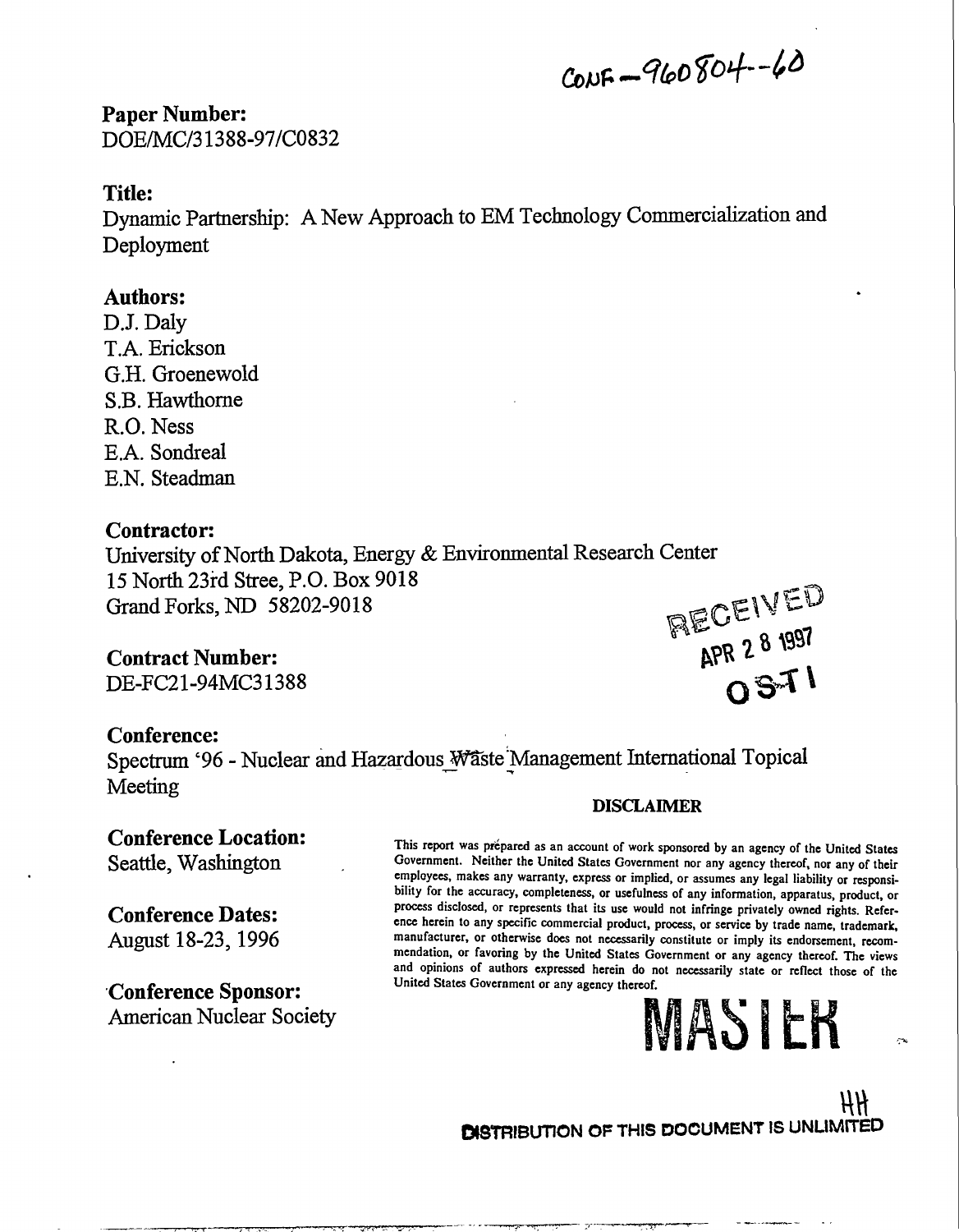# **Disclaimer**

This report was prepared as an account of work sponsored by an agency of the United States Government. Neither the United States Government nor any agency thereof, nor any of their employees, makes any warranty, express or implied, or assumes any legal liability or responsibility for the accuracy, completeness, or usefulness of any information, apparatus, product, or process disclosed, or represents that its use would not infringe privately owned rights. Reference herein to any specific commercial product, process, or service by trade name, trademark, manufacturer, or otherwise does not necessarily constitute or imply its endorsement, recommendation, or favoring by the United States Government or any agency thereof. The views and opinions of authors expressed herein do not necessarily state or reflect those of the United States Government or any agency thereof.

**ifrti,:, vr\*.-<...L**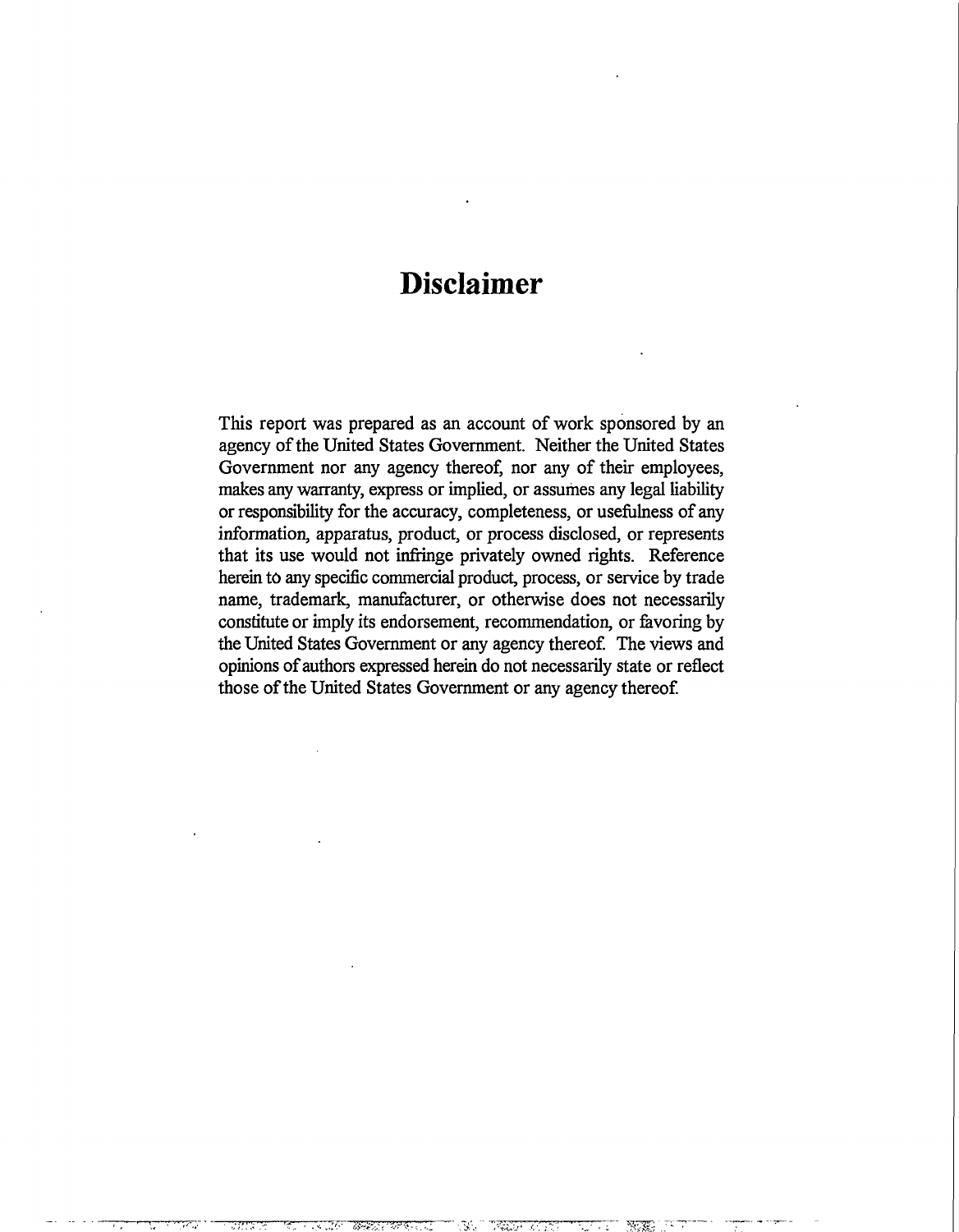# **DISCLAIMER**

**Portions of this document may be illegible in electronic image products. Images are produced from tbe best available original** document.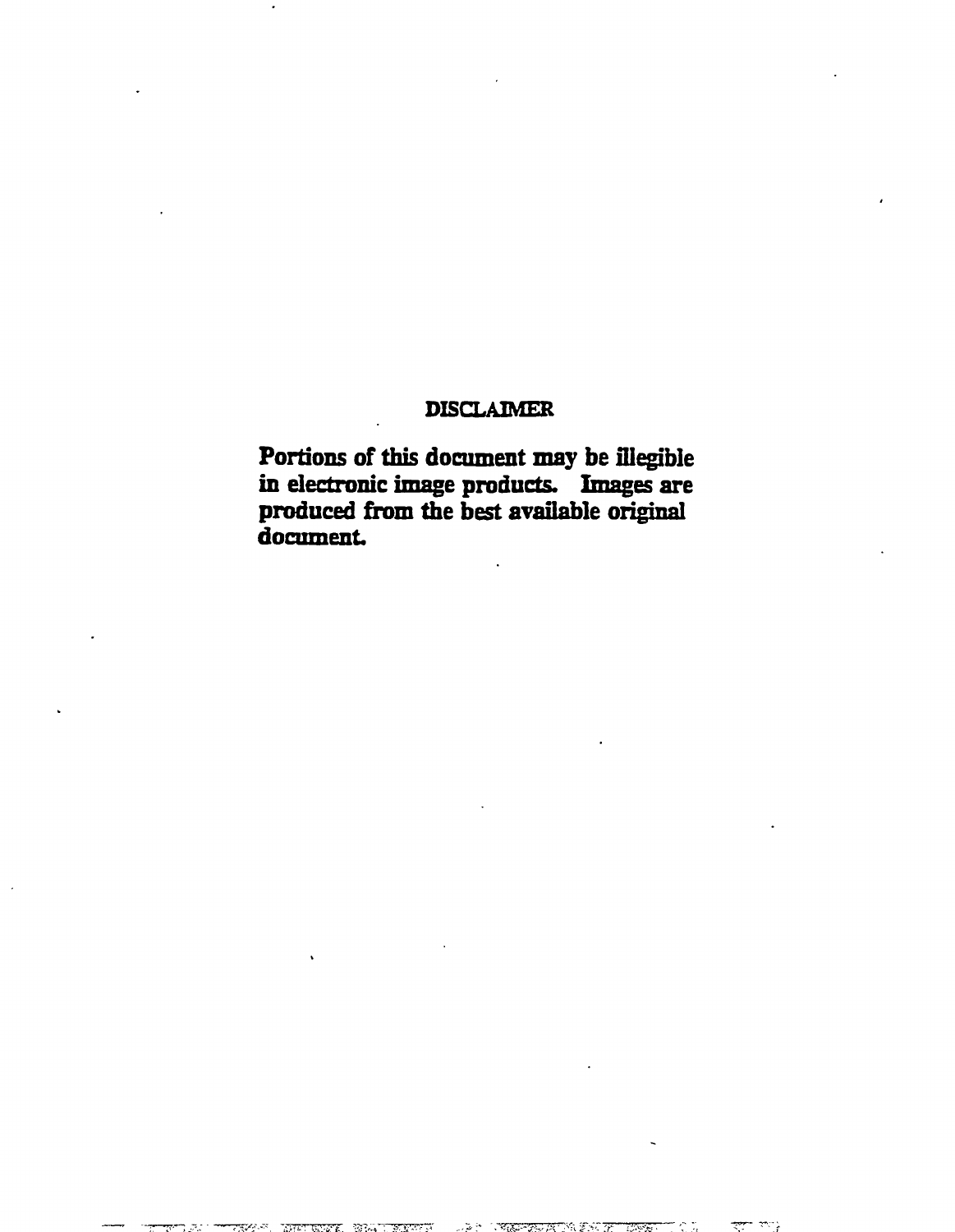#### **DYNAMIC PARTNERSHIP: A NEW APPROACH TO EM TECHNOLOGY COMMERCIALIZATION AND DEPLOYMENT**

Daniel J. Daly (ddaly@eerc.und.nodak.edu; 701-777-2822) Thomas A. Erickson (terickson@eerc.und.nodak.edu; 701-777-5153) Gerald H. Groenewold (ghg@eerc.und.nodak.edu; 701-777-5131) Steven B. Hawthorne (shawthorne@eerc.und.nodak.edu; 701-777-5256) Robert O. Ness (rness@eerc.und.nodak.edu; 701-777-5209) Everett A. Sondreal (esondreal@eerc.und.nodak.edu; 701-5235) Edward N. Steadman (esteadman@eerc.und.nodak.edu; 701-777-5157) Daniel J. Stepan (dstepan@eerc.und.nodak.edu; 701-777-5247)

#### **I. INTRODUCTION**

The task of restoring nuclear defense complex sites under the U.S. Department of Energy (DOE) Environmental Management (EM) Program presents an unprecedented challenge to the environmental restoration community. Effective and efficient cleanup requires the timely development or modification of novel cleanup technologies applicable to radioactive wastes. Fostering the commercialization of these innovative technologies is the mission of EM-50, the EM Program Office of Science and Technology. However, efforts are often arrested at the "valley of death," the general term for barriers to demonstration, commercialization, and deployment. The Energy & Environmental Research Center (EERC), a notfor-profit, contract-supported organization focused on research, development, demonstration, and commercialization (RDD&C) of energy and environmental technologies, is in the second year of a cooperative agreement with the U.S. Department of Energy (DOE) Morgantown Energy Technology Center (METC) designed to deliver EM technologies into die commercial marketplace through a unique combination of technical support, real-world demonstration, and brokering. This paper profiles this novel approach, termed "Dynamic Partnership," and reviews the application of this concept to the ongoing commercialization and deployment of four innovative cleanup technologies.

#### **H. DYNAMIC PARTNERSHIP: CONCEPT AND APPROACH**

The "valley of deadi" takes many forms. For the small business technologist, commercialization prospects are hampered by limited testing and demonstration

**- t-S.-**

capabilities, limited capital, and, specific to the EM program, a limited knowledge of DOE and EM site needs. Successful commercialization and deployment may hinge on the successful resolution of technical issues outside the traditional focus of the technology developer. Deployment of the technology depends on scientifically sound, representative field tests coupled with knowledge of the market within the DOE complex and access to cleanup sites.

The Dynamic Partnership approach is designed to minimize commercialization barriers, particularly for the small business technologist, through an active process involving focused technical assistance, partnership brokering, and real-world demonstration. In order to realize this goal, Dynamic Partnership uses a mix of core funding from DOE and joint venture capital from the private sector to support its activities and to ensure stakeholder involvement. DOE funding of the METC-EERC EM Cooperative Agreement provides seed money for Dynamic Partnership activities. The EERC works to expand and supplement this core funding by pursuing funding under other research programs and in the private sector. The development of joint private sector-public funding partnerships is the cornerstone of this Dynamic Partnership, which brings government and private sector interests together to facilitate commercialization and ensure a private sector stake in the technology.

The Dynamic Partnership approach is used with select technologies nearing commercialization. Once the technologies have been identified, the EERC role in Dynamic Partnership includes the following:

• Partnerships are developed with small business technologists and technology vendors.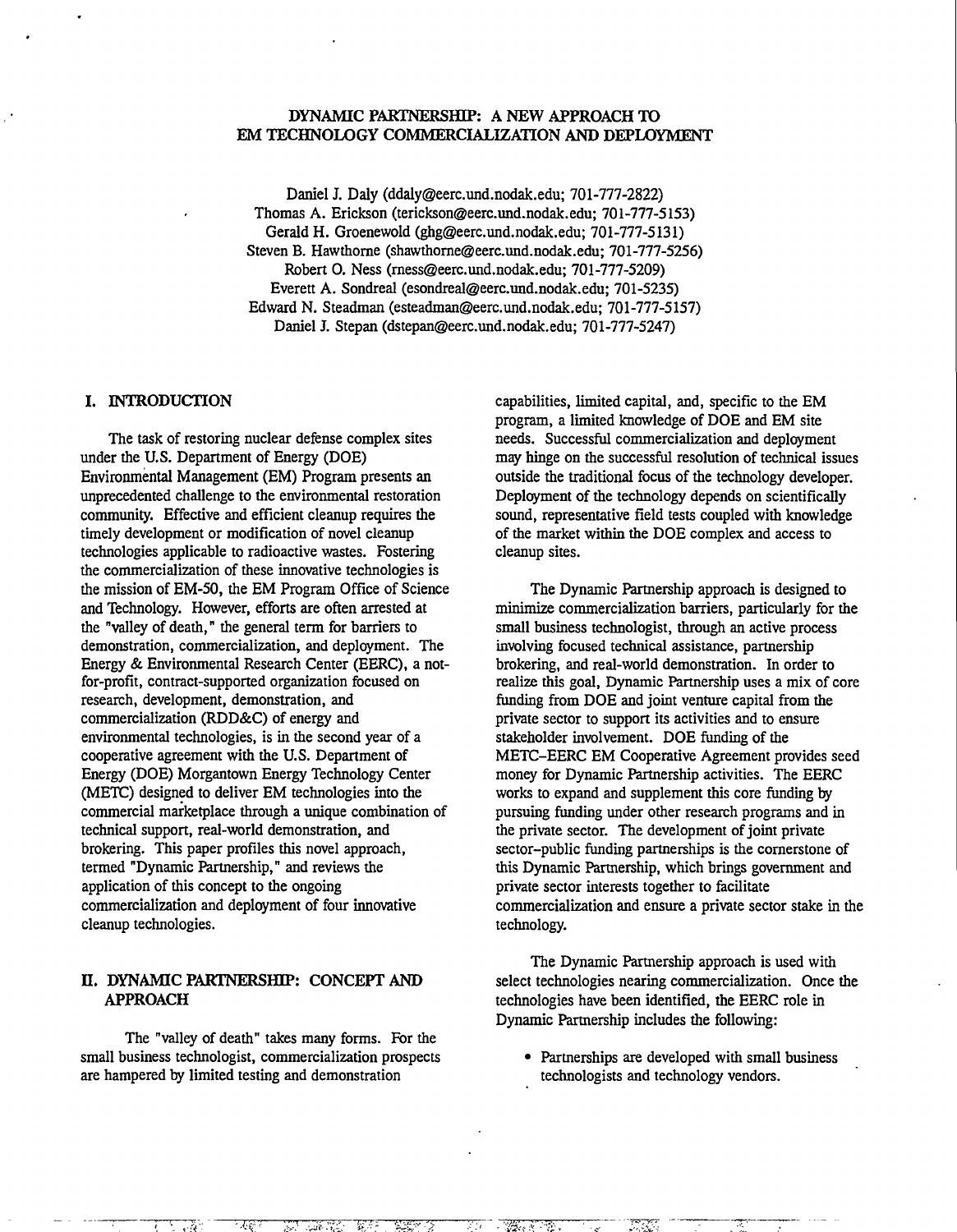- Key technology commercialization barriers are identified, and a strategy is developed to address those barriers.
- Focused technical support is applied to resolve key technical barriers. The EERC brings to the program a wide range of technical expertise and state-of-the-art facilities for investigating chemical and physical processes. The EERC facilities are capable of testing and demonstrating technologies from laboratory to pilot scale and are suitable to conduct tests representing a wide range of physical conditions. An evaluation of the EERC core expertise with respect to EM-50 technology needs is illustrated in Table 1. Core competency is particularly strong for extraction/analysis, treatment, and separations, which translates into strengths in the crosscutting technology areas of separations and treatment. Matches for EM focus areas are particularly strong for plumes, tank wastes, and decontamination and decommissioning.
- Field testing needs are evaluated, and field test design and site access are addressed. Because of regulatory constraints and liability concerns, access to field test sites can be a formidable obstacle to the demonstration of promising EM technologies for inexperienced technology providers. The EERC's growing family of industrial partners provides the potential for access to a wide variety of technology demonstration sites. For example, the EERC has access to a remediation demonstration site in Alberta, Canada, through a relationship with the Canadian Association of Petroleum Producers, Gulf Canada, and the DOE Jointly Sponsored Research Program. Further, the EERC has an established track record for scientifically sound field test design, oversight, and evaluation.

Creating a marketable technology to address EM cleanup needs accomplishes only part of the EM-50 mission. Technologies must be successfully deployed at EM sites to justify the public and private investment. A variety of cultural, institutional, and communication barriers within the DOE complex must be addressed to achieve effective deployment. Under the Dynamic Partnership approach, the EERC works as an active partner to understand client site issues and technology needs, to support the development of the information packages required by client sites for the evaluation and

**" 7 7** *'••V, -*

deployment of innovative cleanup technologies, and to support the brokering of technology access.

#### **III. DYNAMIC PARTNERSHIP: CURRENT APPLICATIONS**

The METC-EERC Dynamic Partnership approach is currently facilitating the EM deployment of four innovative cleanup technologies: supercritical fluid extraction/Fourier transform infrared (SFE/FT-IR) analysis, thermal plastics treatment, laser surface cleaning, and centrifugal membrane filtration (see Table 2). The choice of these candidate technologies reflects the commitment to ensuring fully applicable commercial EM cleanup technologies. First, the technologies were a solid match with the needs of EM site cleanup. As illustrated in Table 1, these technologies have primary applications in the Mixed Waste. Tank Waste, and Decontamination and Decommissioning focus areas. Application potential is high in other focus areas for most of the technologies. Second, these technologies represent a solid match with the EERC's core technical strengths; that is, the EERC can provide solid technical support. As shown on Table 1, the activities fall under the Extraction/Analysis, Thermal Conversion, and Separations core strength areas. Third, the technologies either came from the private sector or were determined, based on preliminary inquiries, to have a high probability of attracting private sector partners. In other words, the technologies were judged to be marketable in the private sector. At the time of this writing, as shown in Table 2, all of the technologies have a private sector partner or private sector partnerships are pending. The candidate technologies represent a mix of private sector technologies and technologies developed at the EERC. Appropriate steps have been taken to address conflict of interest concerns.

In the following sections, the candidate technologies are profiled and the role of Dynamic Partnership in commercialization and deployment strategies is described.

#### **A. SFE-IR/FT-IR Rapid Organics Field Screening Unit**

Obtaining cost-effective, accurate, and precise analyses for organic contaminants in soils presents a major challenge to site cleanup.

Field Determining organic pollutants on soils is usually limited by extraction methods need prior to

 $\overline{2}$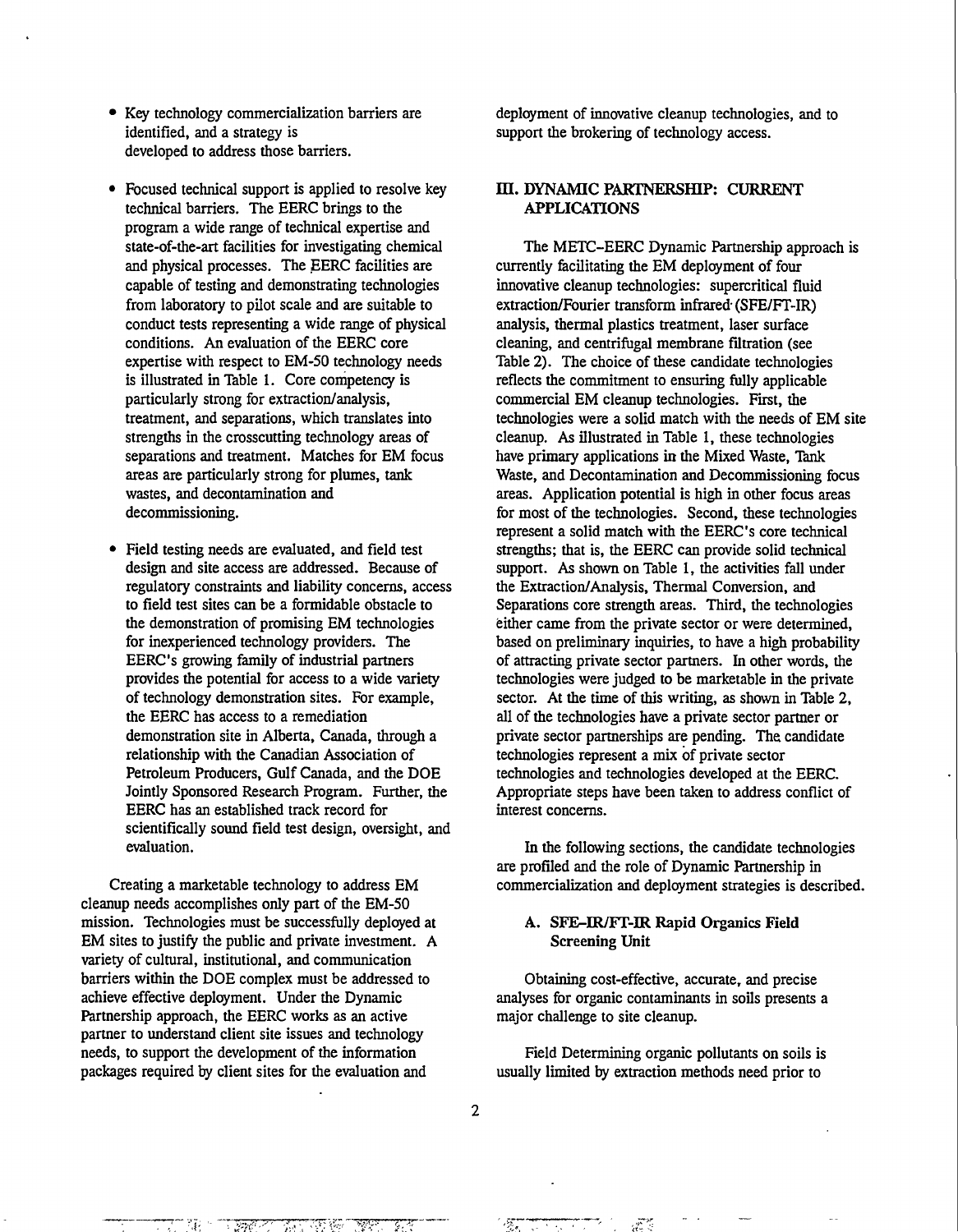analysis. SFE is very portable, and can be used to extract samples for conventional chromatographic analysis or can be combined with IR to make an on-line extraction/detection system.

Field trials using SFE for polycyclic aromatic hydrocarbon (PAH)- and polychlorinated biphenyl (PCB) contaminated soils showed the following: 1) complete extraction of PAHs and PCBs from field samples in 30 minutes (versus 14 to 18 hours with conventional extraction procedures), 2) SFE instruments performed well on a field generator unit, 3) total solvent use for field SFE was ca. 5 mL per sample, and 4) soil extractions were immediately ready for analysis without further cleanup or concentration.

An inexpensive simple-to-operate field instrument, consisting of SFE coupled with IR, intended for the extraction and analysis of organics at ppm detection levels, is being developed in-house at the EERC. This field method, based on SFE with  $CO<sub>2</sub>$ , is highly accurate, rapid, and nonpolluting. The unit has applications in several EM focus areas, including Mixed Wastes, for characterization and sensing and is expected to be particularly useful as a screening tool. Through Dynamic Partnership, the EERC has provided testing facilities, technical support, support for private sector partnership development, access to field sites, field testing, and deployment support.

On-line SFE has been coupled with FT-IR detection, based on a fiber optic interface in a prototype unit. Results of field tests indicate that 1) SFE/FT-IR gives good quantitative results for petroleum-contaminated soil in 20 minutes with no organic solvent (compared to a 4-hour lab extraction with 150 mL of Freon-113), 2) detection limits were in the ppm to ppb range for organics in soils, and 3) the interface is easily adaptable to most FT-IR and IR instruments. An agreement has been reached with Suprex Corporation of Pittsburgh, a major SFE instrument company, to commercialize the fiber-optic interface. Activities in the future will focus on the optimization of the interface to meet the conditions of field testing and sustained field use. As of this writing, discussions are under way with candidate EM sites for the deployment of the field unit.

#### B. Thermal Treatment of Organics in Mixed **Waste**

The diverse nature of mixed-waste plastics has thwarted application of conventional methods for their

أتواكو

reprocessing to yield recyclable chemical feedstocks or safely disposable materials. Because of their unique chemistry, polyethylene terephthalate (PET) and polyvinyl chloride (PVC) pose particular reprocessing challenges for plastics, and the presence of radionuclides compounds the challenge. The EERC, in partnership with the American Plastics Council, DOE, and other U.S. companies, has developed an innovative technology to thermally decompose conventional organic waste streams, including automotive shredder wastes and chemical spill residuals. This process, which utilizes a low-temperature fluidized-bed technology, is being modified to form the basis of a commercially viable recycling process able to accommodate a wide variety of mixed- waste organics from laboratory and production facilities that handle lowlevel nuclear materials. Through Dynamic Partnership, the EERC has provided testing facilities, technical support, support for private sector partnership development, access to EM site sample materials, and support for EM site deployment.

A variety of feedstocks and bed materials have been tested in the EERC 1-kg/hr pilot-scale continuous fluidized-bed reactor (CFBR) unit at temperatures between 480° and 600°C. Feedstocks used in the tests consisted of postconsumer plastic wastes mixed with radionuclide surrogates selected to represent the following radioactive species: thorium, uranium, plutonium, neptunium, americium, cesium, strontium, ruthenium, rhenium, and iodine.

Results from the pilot-scale tests indicate that the EERC thermal decomposition process can 1) be successfully applied to a wide variety of plastics, including PET and PVC; 2) yield a condensate product with a chlorine content of less than 100 ppm from a feedstock mixture containing up to 10% PVC; 3) concentrate radionuclide surrogates in a dry, particulate solids product; and 4) yield a condensate product with radionuclide surrogate concentrations of less than 5 ppm (the analytical detection limit used in these tests) from a feedstock mixture containing surrogate concentrations of about 3000 ppm.

The EERC has contracted with Stone & Webster Environmental Technology & Services (S&W) for assistance in technology assessment and has initiated discussions with other commercialization partners regarding technical and economic evaluation of the EERC process as a commercial treatment option. These discussions have indicated that initial commercialization efforts should be targeted at application of the process to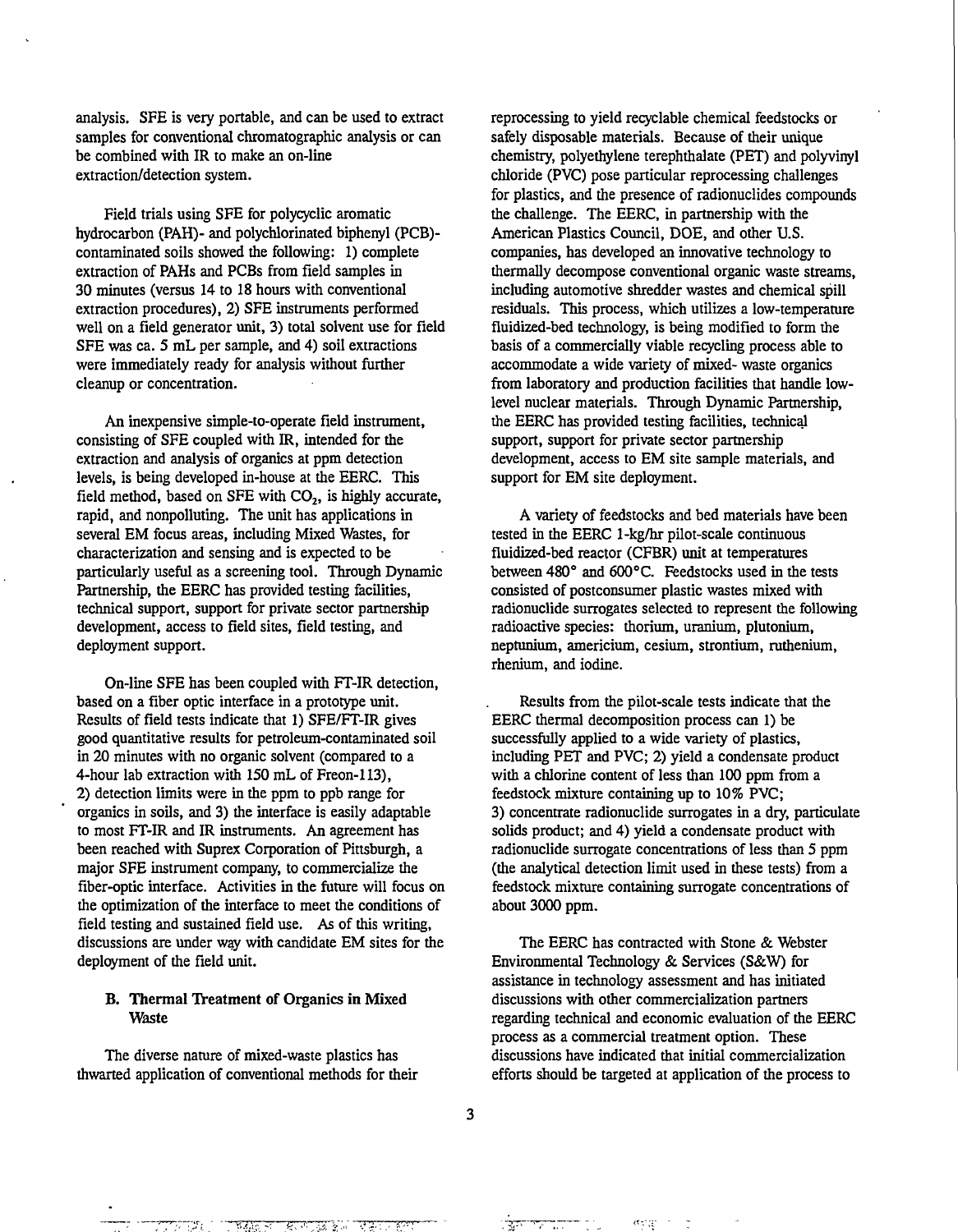spent (fully loaded) ion-exchange resins used to remove radionuclides from aqueous solution at nuclear power facilities. Upcoming process demonstration work will focus on tests conducted with commercial ion-exchange resin loaded (at the EERC) with saturation levels of nonradioactive cesium. Tests will also be conducted with surrogate-spiked postconsumer plastic waste containing weighed amounts of polycarbonate, Tyvec®, nylon, and acrylonitrile butadiene stryrene (ABS), which are significant components of nuclear industry laboratory waste streams. For both the resin and waste plastic tests, analytical detection limits will be lowered to 5 to 50 ppb to provide a more definitive demonstration of process performance.

#### C. Centrifugal Membrane Filtration

Large volumes of liquids contaminated with heavy metals and radionuclides exist at DOE and Department of Defense sites. SpinTek Systems, LP, has developed a uniquely configured centrifugal membrane filtration process to produce a clean, filtered liquid stream and a low-volume concentrate stream. Unlike conventional technologies, the technology does not require hazardous chemicals or result in secondary waste streams. Based on previous demonstrations of the SpinTek process, the unit has excellent potential for a variety of liquid streams, including tank wastes, process liquids, or contaminated groundwater, and is appropriate for a number of EM site applications, with potential application in all focus areas.

Under the Dynamic Partnership approach, the EERC is undertaking six tasks to support rapid technology deployment: 1) a literature review; 2) a preliminary verification of process capability; 3) membrane optimization; 4) a process performance evaluation on EM surrogate waste; 5) extended testing on membrane cleaning, scaling, fouling, and corrosion; and 6) preparation of a final assessment report.

At the time of this writing, Activities 1-3 have been completed. Current efforts are focused on testing and evaluation of a pilot filtration unit and discussions in support of technology deployment are under way.

#### D. Laser Cleaning of Contaminated Painted Surfaces

Paint contaminated with radio nuclides and other hazardous materials is common in DOE facilities. Facility decommissioning and decontamination requires the removal of contaminated paint. Paint removal technologies include laser and abrasive based systems. F2 Associates are utilizing a pulsed-repetition  $CO<sub>2</sub>$  laser that produces a 2.5-cm diameter beam which can be scanned across a 30- x 100-cm raster and, when placed on a robot, can be designed to clean any surface that the robot can be programmed to follow. Causing little or no damage to the substrate (concrete, steel, etc.) the laser ablates the material to be removed from a given surface, ablated material is then pulled into a filtration and collection (VAC-PAC) system to prevent the hazardous substances from entering into the atmosphere. The VAC-PAC system deposits the ablated material into 23 gallon waste drums which may be removed from the system without compromising the integrity of the seal, allowing a new drum to be set up for collection without leakage of the ablated material into the atmosphere.

Under the Dynamic Partnership approach, EERC is supporting F2 Associates development activities for their laser-based coating removal system in the areas of 1) on-line sensors for cleaning optimization, 2) the development of a surface cleaning cost model to facilitate the comparison of competing decontamination technologies, and 3) the development of an engineering handbook to facilitate design modifications for improved unit decontamination.

In the near term, activities are focused on the development of strategies for on-line sensors and preliminary work on the cost analysis model. The addition of on-line sensors is particularly noteworthy, because it provides key capabilities while resulting in significant operational cost savings. First, on-line sensors optimize the cleaning process by allowing a smaller number of iterations on the survey, clean, survey cycle typically employed in the removal of contaminated coatings from floors and walls in DOE facilities. Second, on-line sensors offer the potential for real-time, in-situ chemical analysis of coatings, including radioactive components, resulting in reduced assay costs for waste materials collected by the VAC-PAC system. Work on the design for easy decontamination handbook will take place in the second year.

#### IV. SUMMARY

Dynamic Partnership is a "hands-on" approach consisting of a customized program of focused technical support, partnership brokering, and field demonstrations that provides a vehicle for rapid commercialization and deployment. The EERC plays a vital role in this process through its technical expertise, state-of-the-art facilities, growing family of government and commercial partners, and access to field demonstration sites. Dynamic Partnership removes the barriers between government and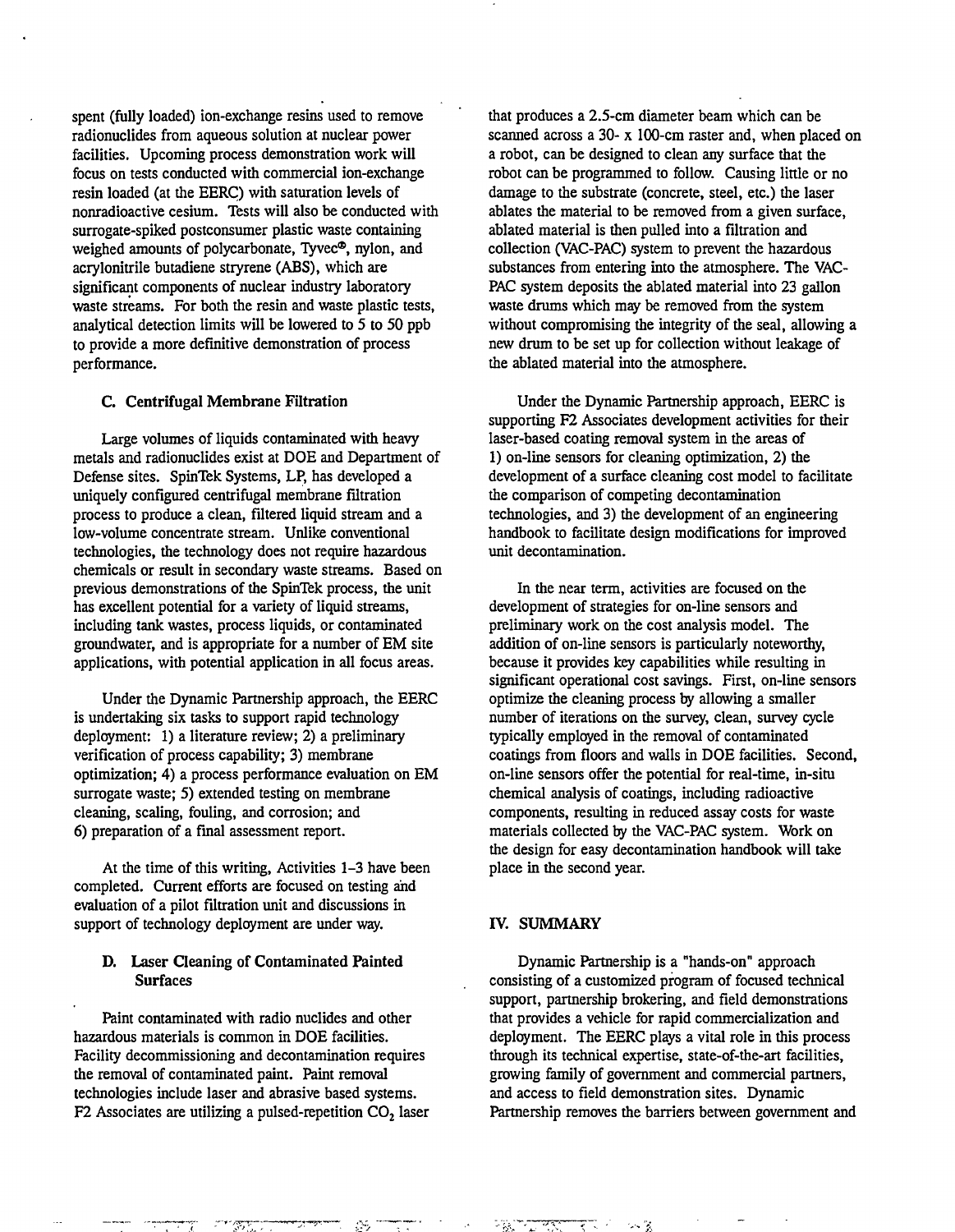the private sector and between the technologist and the V. ACKNOWLEDGMENTS client EM sites. As a result, parties in the public and<br>private sectors can function as true partners in the for additional candidate technologies and commercial Ghate, Director of METC's Technology Base Projects partners is ongoing.<br>
Management Division. Key components of

We wish to acknowledge Venkat Venkataraman, our commercialization and deployment process. The search METC Contracting Officer's Representative, and Madhav for additional candidate technologies and commercial Ghate, Director of METC's Technology Base Projects Management Division. Key components of commercialization activities in the EM program include knowledge of the marketplace, technical expertise, and the ability to forge partnerships with industry and government.